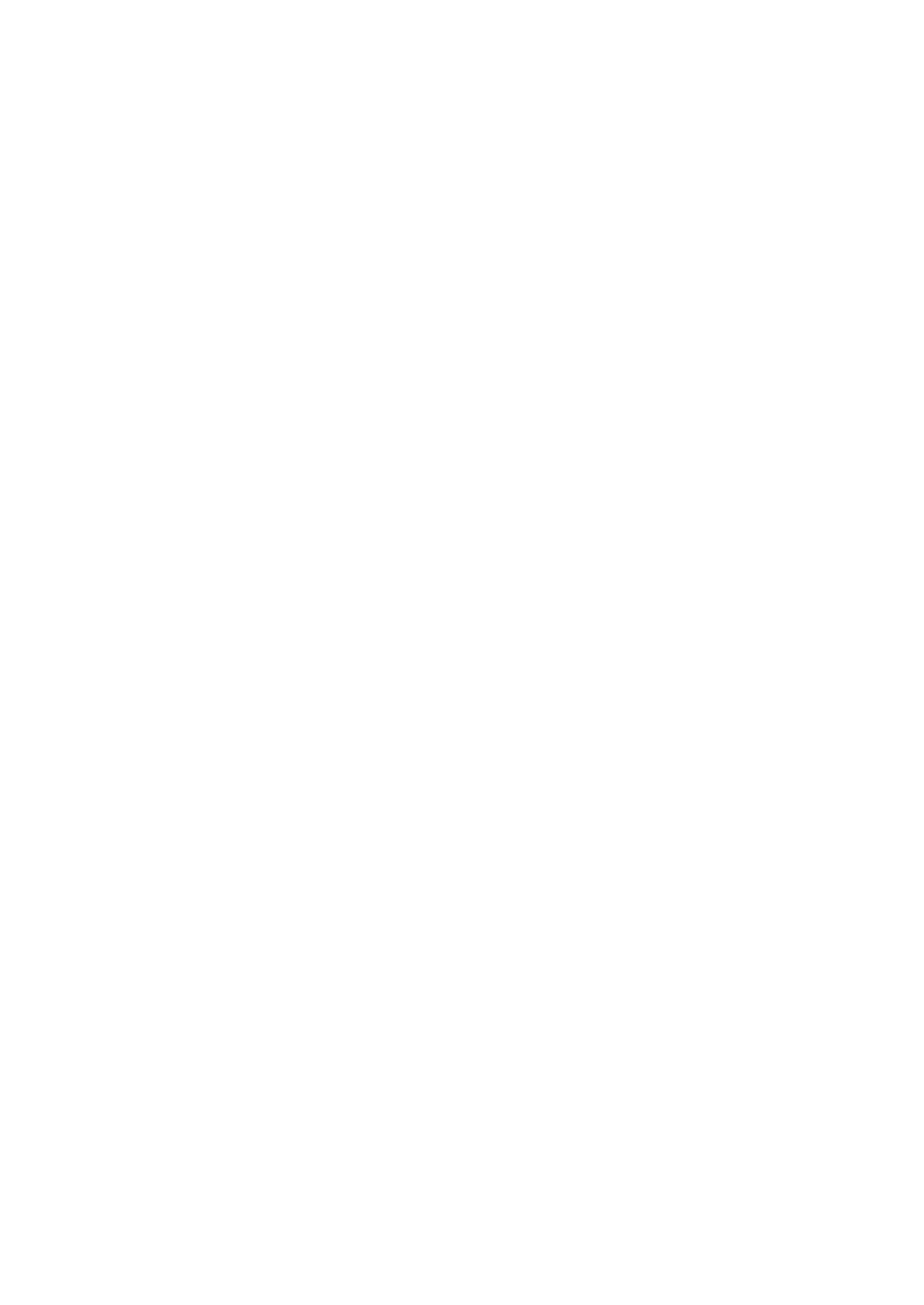### **NORTH EASTERN INSHORE FISHERIES AND CONSERVATION AUTHORITY**

### **SPECIAL EXECUTIVE MEETING**

### **Green Lane Centre, Green Lane, Whitby, North Yorkshire, YO22 4EH**

### **Wednesday 23 May 2018**

### **COMMENCING 09.30am**

### **AGENDA**

1. Apologies for absence

### **Items for Discussion**

2. NEIFCA Annual Audit Report 2017/2018 *()*

The public are likely to be excluded from the meeting for consideration of the following item on the grounds that it involves the likely disclosure of exempt information as defined in paragraphs 8 and 9 of part 1 of Schedule 12A of the Local Government Act 1972.

3. Unison Concerns *()*

Any other items which the Chairman decides are urgent by reason of special circumstances which must be specified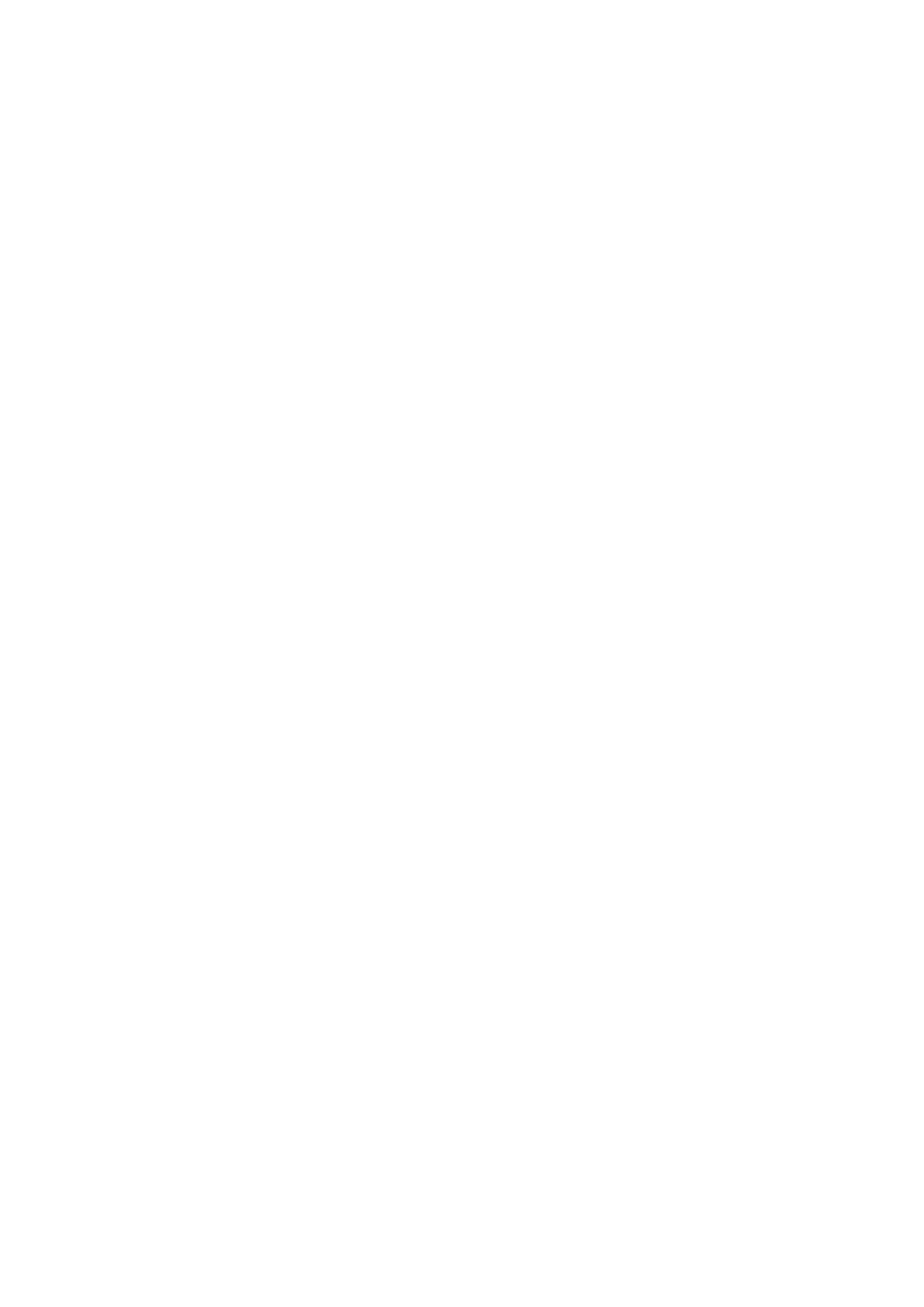### **NORTH EASTERN INSHORE FISHERIES AND CONSERVATION AUTHORITY**

**Report to:** Special Meeting of Executive Committee 23 May 2018

### **NEIFCA Internal Audit Report 2017/2018**

### Report of the Clerk

### A. **Purpose of Report**

To inform Members of the findings of the annual audit report.

### B. **Recommendation**

1. That Members note the report and support the recommendations from the internal Auditing team including the setting of a  $f_{\perp}10K$  asset disposal limit.

### 1. **Background**

- 1.1 The East Riding of Yorkshire Council undertakes an annual audit of the Authority's operational activity.
- 1.2 The purpose of the audit is to provide management with assurance about the effectiveness of the controls identified and the exposure to risk that any control weaknesses may cause.
- 1.3 From April 2015 the Accounts and Audit Arrangements for Joint Committees, which NEIFCA is defined as, have changed. This effectively means that NEIFCA's Annual Accounts and Governance Statement will not be required to be submitted for external audit assessment.
- 1.4 The objectives of the audit process are included in the scope of the audit that took place in 2018 and this should re-assure members that appropriate control objectives are being tested by internal audit.

### **2. Internal Audit**

- 2.1 The Audit Plan is designed to provide assurances to:
	- (i) Provide assurance to the Treasurer, Clerk and Members to support the Statement of Accounts and Annual Governance Statement
	- (ii) To provide assurance on the controls mitigating key risks, in particular: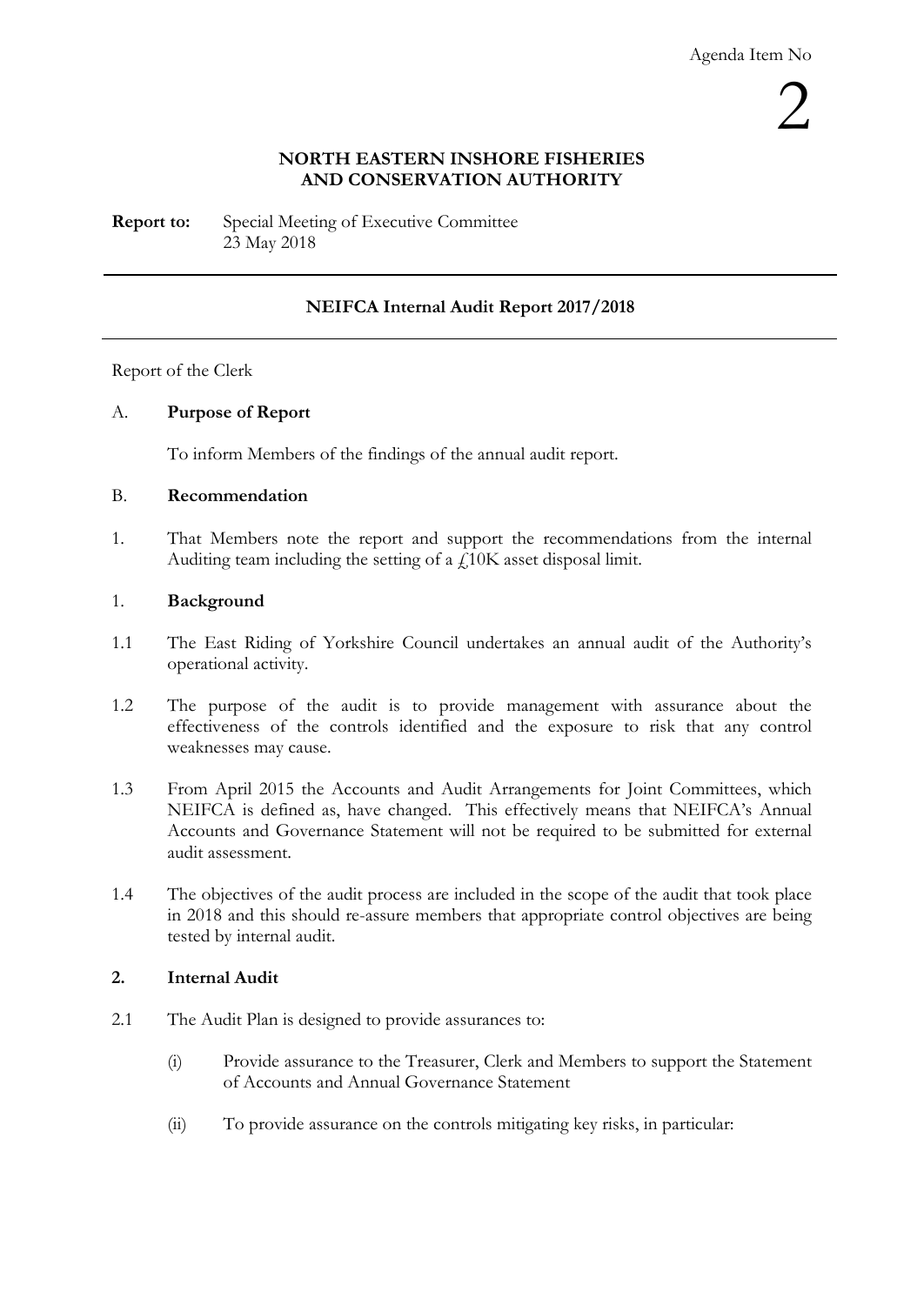### **Strategic Risks**

NEIFCA 7 – Cuts to Service, balance budgets, Triggers include:

- Reduction in Government funding to precepting Authorities which impact on the budget for the Committee
- Budget over spends, insufficient reserves.
- Precept set too low.
- Lack of compliance with financial regulations.

NEIFCA 8 – Failure to manage the Authority's assests caused by:

- Lack of funding.<br>- Service failures /r
- Service failures/poor maintenance.
- Poor risk assessments and controls.<br>- Inaction on behalf of the Chief Office
- Inaction on behalf of the Chief Officer and his assistants.
- 2.2 The scope of the audit is agreed with the Clerk and Chief Officer and in 2017/18 included testing to provide assurance that:
	- Appropriate accounting records have been kept properly throughout the year.
	- The authority's financial regulations have been met, payments were supported by invoices, all expenditure was approved and VAT was appropriately accounted for.
	- The authority has assessed the significant risks to achieving its objectives and reviewed the adequacy of arrangements to manage these.
	- The annual taxation levy or funding requirement resulted from an adequate budgetary process; progress against the budget was regularly monitored; and reserves were appropriate.
	- Expected income was fully received, based on correct prices, properly recorded and correctly banked; and VAT was appropriately accounted for.
	- Salaries to employees and allowances to members were paid in accordance with body approvals and PAYE and NI requirements were properly applied.
	- Inventories were complete and accurate and properly maintained.
	- Period and year-end bank account reconciliations were properly carried out.
	- Scallop permits are awarded correctly and appeals are dealt with in accordance with the appeals procedure.

### **3. Opinion.**

- 3.1 The overall findings indicate that within NEIFCA the overall control effectiveness is considered satisfactory and the residual risk exposure moderate.
- 3.2 The internal auditing team have also reviewed the asset disposal limit and have recommended that the level is set at  $f<sub>10</sub>000$ . The disposal of any assets above that limit and or purchase by either an officer or a member of the Authority would require Committee approval.
- 3.3 A copy of the report is appended for Members information.

Contact Officer Caroline Lacey, Clerk Ext 3000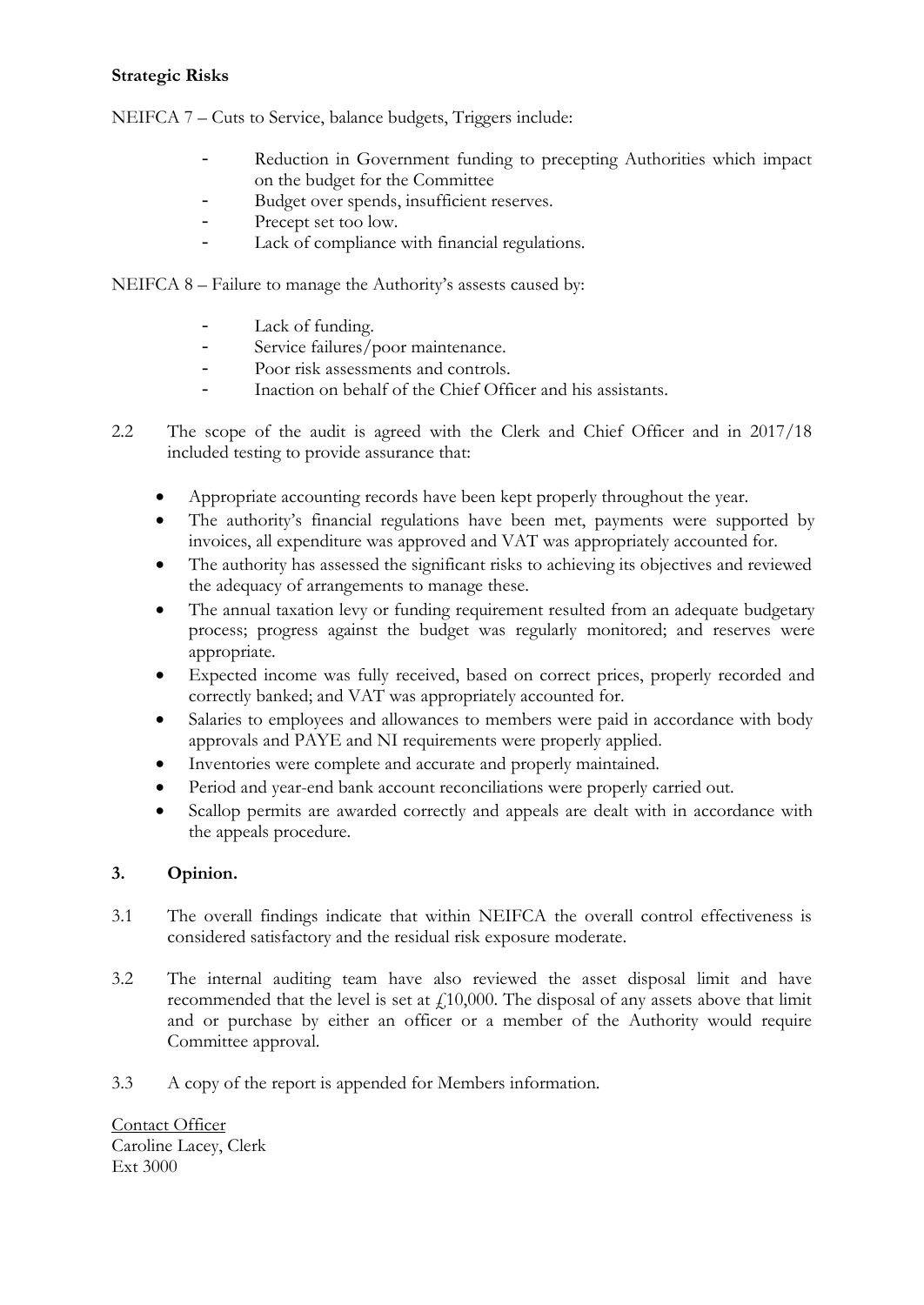

**AUDIT & GOVERNANCE**

# **NORTH EASTERN INSHORE FISHERIES & CONSERVATION AGENCY 2017/18**



www.eastriding.gov.uk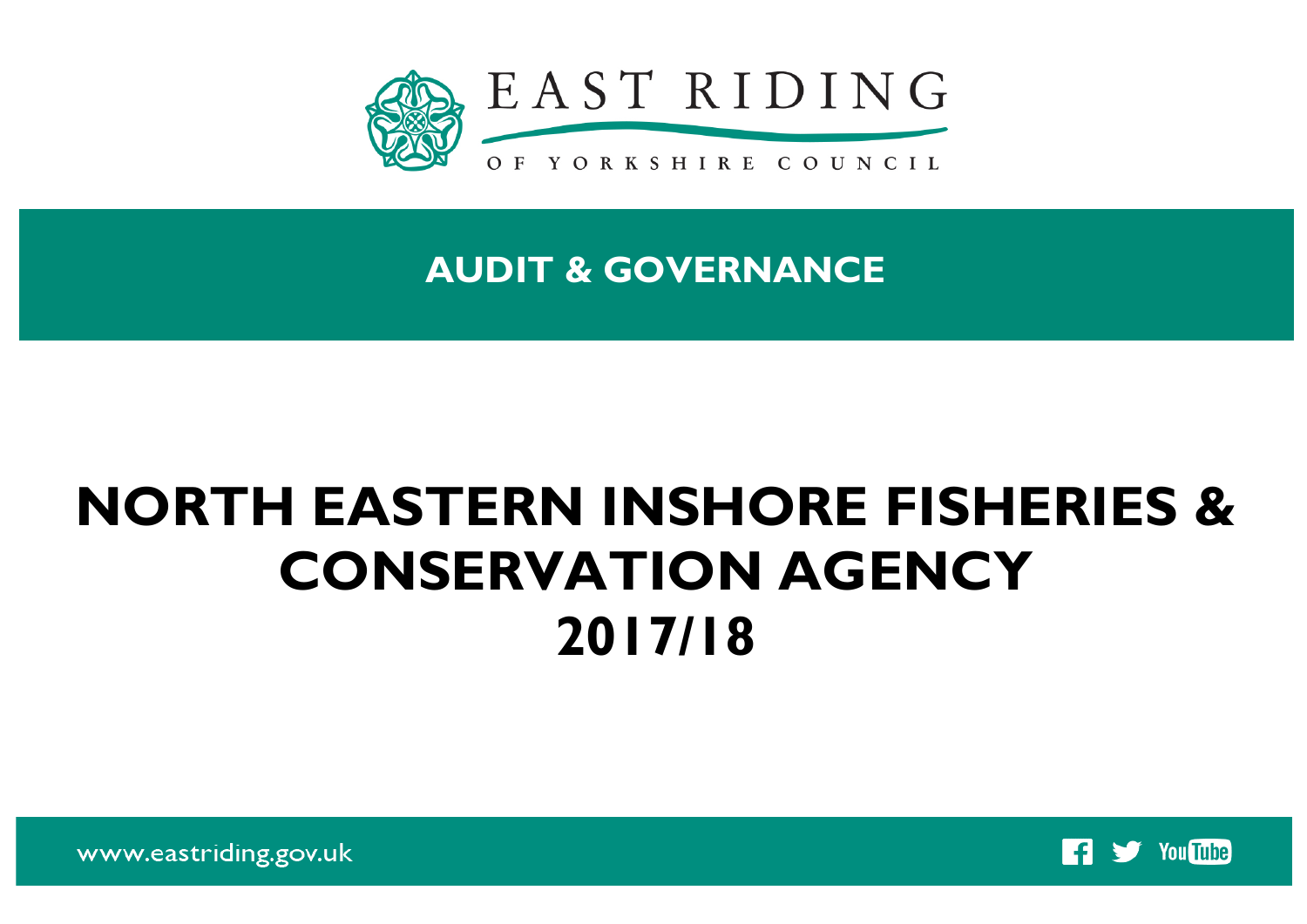## **Contents and Contact Details**

| <b>Contents</b>                          |        |     | <b>Audit &amp; Governance Contacts</b>                                              |
|------------------------------------------|--------|-----|-------------------------------------------------------------------------------------|
| Background                               | page 2 |     | Amanda Day, senior audit & risk officer<br>Andy Stephens, audit & risk officer      |
| <b>Audit Opinion</b>                     | page 3 |     |                                                                                     |
| Scope                                    | page 4 |     | <b>Distribution List</b>                                                            |
| Detailed Findings & Action Plan          | page 5 | To: | David McCandless, chief fisheries officer<br>Caroline Lacey, clerk to the committee |
| <b>Additional Management Information</b> | Page 9 |     |                                                                                     |
|                                          |        | Cc: | Neal Beckett, interim finance manager                                               |

**Date Issued**

16/05/2108

**EAST RIDING OF YORKSHIRE COUNCIL – AUDIT & GOVERNANCE**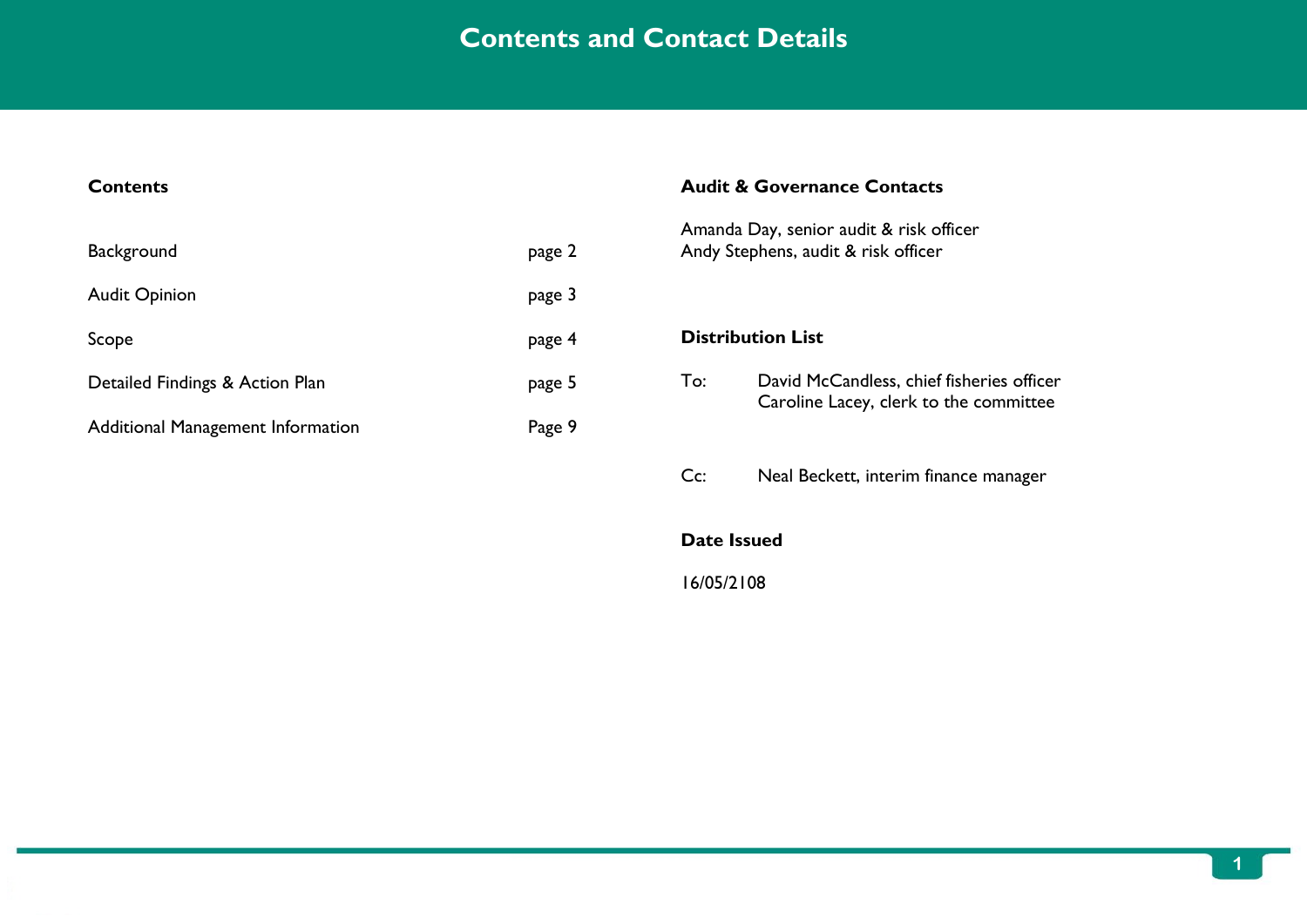### **1 Introduction and Background**

- 1.1 North Eastern Inshore Fisheries and Conservation Authority (NEIFCA) is one of ten authorities surrounding the coastline of England. Each Authority has the same principal statutory function, to manage the exploitation of sea fisheries resources within pre-defined areas or districts. NEIFCA's district covers the area from the River Tyne, in the North, to a point drawn True East from 'Haile Sand Fort' on the North East Lincolnshire Authority boundary, close to Humberston, on the South Bank of the Humber Estuary. The District also encompasses all estuarine areas, landward to tidal limits, occurring within the boundaries of member Local Authorities.
- 1.2 The total approved operational budget for NEIFCA for the 2017/18 financial year was £1,100,030.
- 1.3 This authority comprises representatives from the 11 coastal Local Authorities within its area, represented by 13 Local Authority members, together with 14 members appointed by the Marine Management Organisation and one member appointed by each of the Marine Management Organisation, the Environment Agency and Natural England. The total membership of the Authority is 30.
- 1.4 The audit provides assurance in respect of the following Authority success criteria and risks

### **Success Criteria**

IFCAs have sound governance and staff are motivated and respected.

### **Strategic Risks**

NEIFCA 7 - Cuts to service, balance budget. Triggers include:

- Reduction in Government funding to precepting authorities which impact on the budget for the Committee.
- Budget over spends, insufficient reserves.
- Precept set too low.
- Lack of compliance with financial regulations

NEIFCA 8 - Failure to manage the Authority's assets, caused by:

- Lack of funding
- Service failures/poor maintenance
- Poor risk assessments and controls
- Inaction on behalf of the Chief Officer and his assistants.
- 1.5 A full copy of the identified risks relating to the authority can be obtained from Caroline Lacey, clerk to the committee.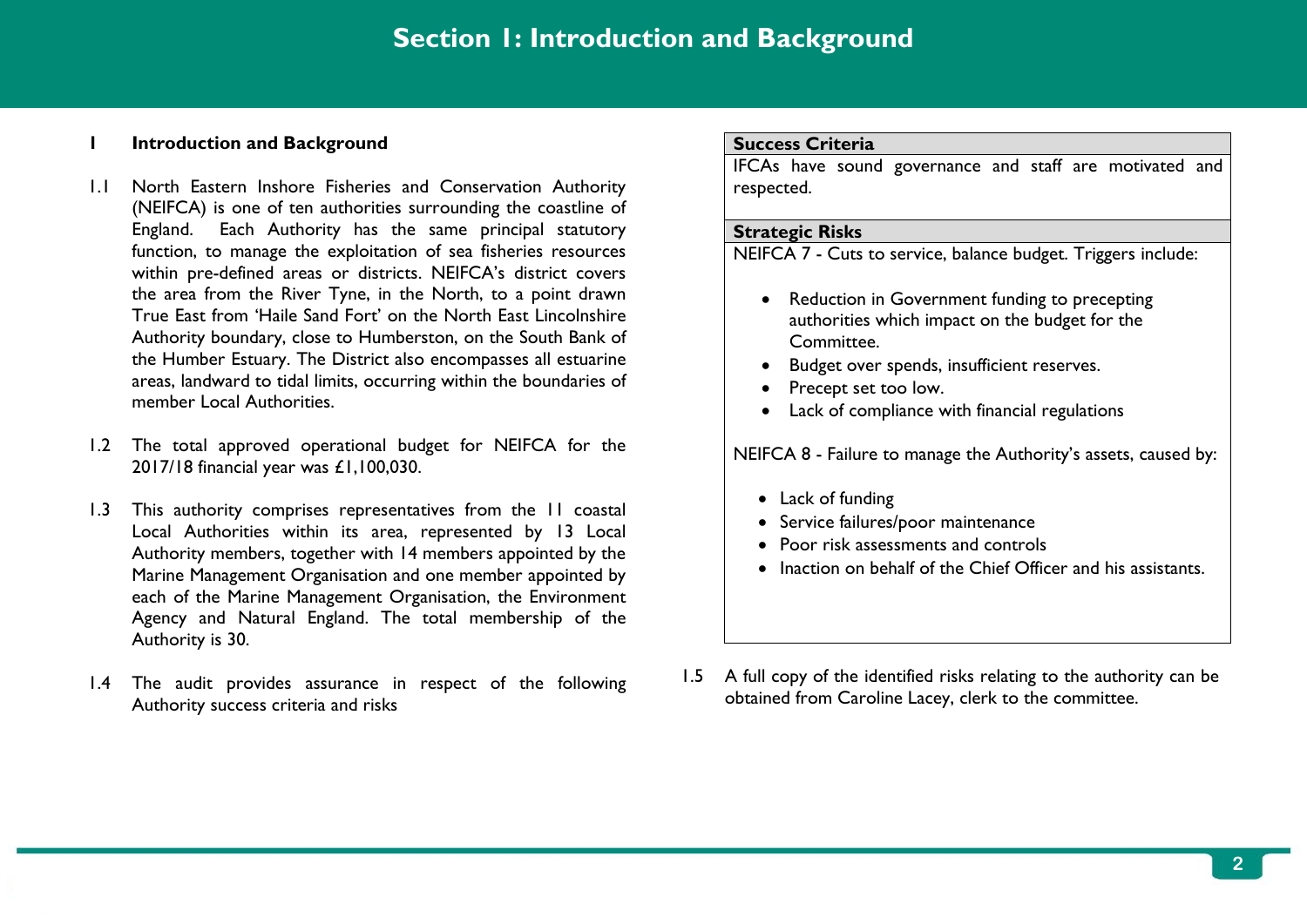## **Section 2: Audit Opinion**

### **2 Audit Opinion**

- 2.1 The overall objective of this audit was to provide management and the Authority with assurance about the effectiveness of the controls identified and the exposure to risk that any control weaknesses may cause.
- 2.2 Our review highlighted several areas where controls were not operating as intended and these are subject to the recommendations as detailed in the Detailed Findings and Action Plan at Page 5. A total of 6 recommendations have been made. Of these none are considered to have a major risk exposure.
- 2.3 The previous audit report contained 6 recommendations, 3 have been implemented, 1 has been partially implemented (storage facilities), I is no longer applicable and I has been rerecommended in this audit.
- 2.4 Overall, our findings indicate that within NEIFCA the overall control effectiveness is considered **satisfactory** and the residual risk exposure **moderate**.

### **Key to Control Effectiveness**

(As referred to in paragraph 2.4)

| <b>Assurance Level</b> | <b>Description</b>                                  |
|------------------------|-----------------------------------------------------|
| High Standard -        | Strong controls support achievement of the business |
| Significant            | objectives.                                         |
| Assurance              |                                                     |
| Satisfactory -         | Controls support the business objectives, but some  |
| <b>Adequate</b>        | improvements should be made.                        |
| <b>Assurance</b>       |                                                     |
| <b>Weak - Limited</b>  | Controls provide some support for business          |
| <b>Assurance</b>       | objectives, but improvements are essential.         |
| Not Acceptable -       | Controls do not support the achievement of business |
| No Assurance           | objectives.                                         |

### **Key to Residual Risk Exposure**

(As referred to in paragraph 2.4 and colour coded in the detailed findings)

| <b>Exposure</b><br><b>Level</b> | <b>Description</b>                                                                                                                                                          |
|---------------------------------|-----------------------------------------------------------------------------------------------------------------------------------------------------------------------------|
| Insignificant                   | Very low level exposure that has no long term impact<br>on achievement of the Authority's objectives.                                                                       |
| Minor                           | Low level of exposure which could lead to short term<br>consequences to delivery of the corporate objectives                                                                |
| Moderate                        | Exposure to the council exists but with some mitigating<br>factors. Exposure could lead to medium long term<br>consequences to delivery of corporate objectives             |
| Major                           | Significant exposure or area of importance or concern<br>to the Authority. Exposure could lead to significant long<br>term consequences to delivery of corporate objectives |
| Catastrophic                    | Very significant exposure or area of critical importance<br>or concern to the Authority that will impact the major<br>long term delivery of corporate objectives.           |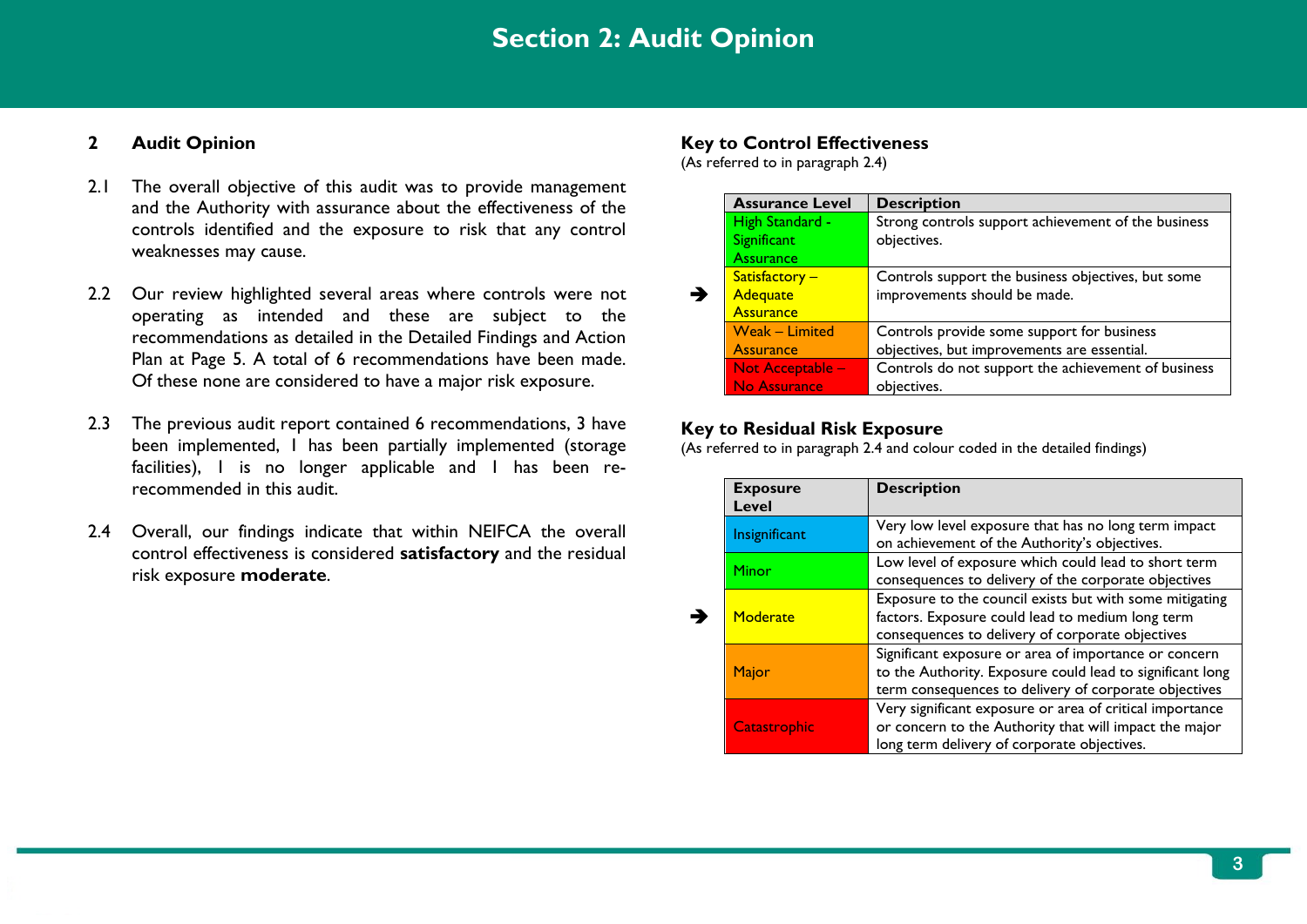## **Section 3: Scope**

### **3 Scope**

- 3.1 Audit & Governance carried out a review during February 2018 of NEIFCA. The approach used was Risk Based Internal Auditing (RBIA), which is recognised as best practice.
- 3.2 The principal aims and objectives of the audit were to ensure that:
	- Appropriate accounting records have been kept properly throughout the year.
	- The authority's financial regulations have been met, payments were supported by invoices, all expenditure was approved and VAT was appropriately accounted for.
	- The authority has assessed the significant risks to achieving its objectives and reviewed the adequacy of arrangements to manage these.
	- The annual taxation levy or funding requirement resulted from an adequate budgetary process; progress against the budget was regularly monitored; and reserves were appropriate.
	- Expected income was fully received, based on correct prices, properly recorded and correctly banked; and VAT was appropriately accounted for.
	- Salaries to employees and allowances to members were paid in accordance with body approvals and PAYE and NI requirements were properly applied.
	- Inventories were complete and accurate and properly maintained.
- Period and year-end bank account reconciliations were properly carried out.
- Scallop permits are awarded correctly and appeals are dealt with in accordance with the appeals procedure.
- 3.3 All findings, the levels of risk exposure and the recommendations have been discussed and agreed with the management prior to this report being issued.
- 3.4 The assurance provided is limited to those areas covered within the scope (as detailed above) and by the extent of our testing. Management are reminded that it remains their responsibility to ensure that an effective control environment is in place.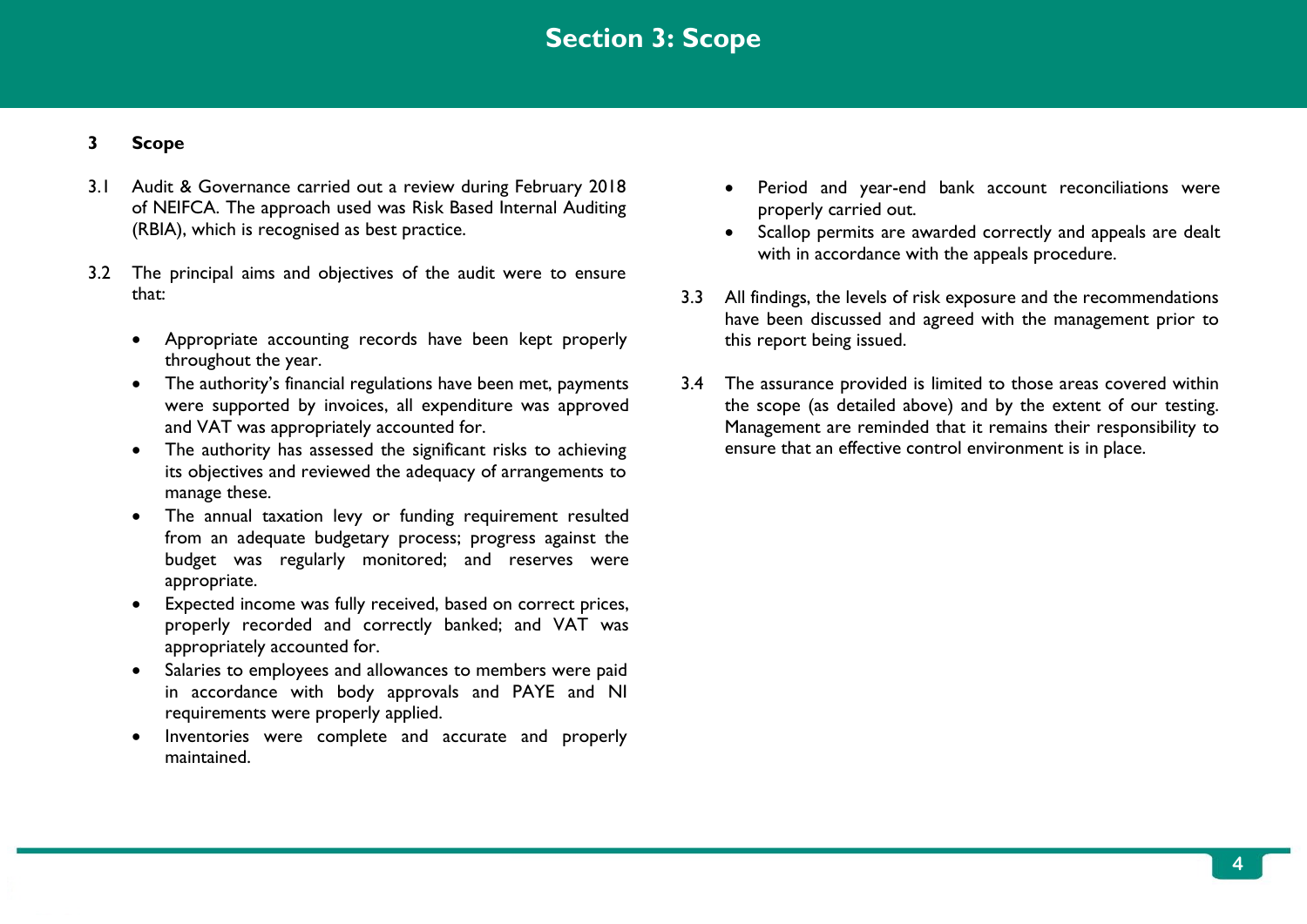### **4 Detailed Findings & Action Plan**

- 4.1 Areas for improvement are ranked below according to the impact they represent to the service or process on which we are reporting. The findings have been discussed with the responsible officer and their response included. Timescales for implementation of agreed recommendations have also been completed in consultation with the responsible officer.
- 4.2 Further in the table below we have also included areas were we believe the controls in place can be reviewed and consideration given to the control being reduced and a higher risk accommodated.

| <b>Ref   Findings &amp; Risk</b>                                                                                                                                                                                                                                                                                                                                                                                                                                                                                                                                         | Recommendation                                                 | Agreed/<br><b>Not Agreed/</b><br><b>Agreed in</b><br><b>Principle</b> | <b>Management Response</b>                                                                                                                                                                                                                                                                                                                                                                                                                                                                                                                                       | <b>Officer</b><br><b>Responsible/</b><br><b>Timescale</b>                            |
|--------------------------------------------------------------------------------------------------------------------------------------------------------------------------------------------------------------------------------------------------------------------------------------------------------------------------------------------------------------------------------------------------------------------------------------------------------------------------------------------------------------------------------------------------------------------------|----------------------------------------------------------------|-----------------------------------------------------------------------|------------------------------------------------------------------------------------------------------------------------------------------------------------------------------------------------------------------------------------------------------------------------------------------------------------------------------------------------------------------------------------------------------------------------------------------------------------------------------------------------------------------------------------------------------------------|--------------------------------------------------------------------------------------|
| <b>Finding</b><br>Rationalisation<br>of<br>progressed well. Two storage units Whitby<br>have been leased at Larpool Lane in appropriately meet service<br>Whitby and assets have been moved requirements should continue<br>from High Mitten to these; however to be actively explored.<br>they are not large enough to store all<br>of the items and therefore some are<br>still located at the farm.<br><b>Risk</b><br>Employee owned facilities still being<br>used that could be deemed a conflict of<br>interest and also be problematic if the<br>employee leaves. | storage has Alternative storage facilities in<br>which<br>more | Agreed                                                                | $ $ Storage facilities located in the $ $<br>Whitby area are critical to<br>supporting effective and efficient<br>operational delivery but options<br>are extremely limited. Officers<br>spent nine months during 2017<br>alternative<br>trying to secure<br>Vacant<br>arrangements.<br>accommodation was eventually<br>found in October 2017 and a lease<br>was agreed and signed on I<br>November 2017. There were<br>some issues with security at the<br>new Whitby site which had to be<br>rectified and officers commenced<br>the transfer of assets during | David<br><b>McCandless</b><br>CO <sub>.</sub><br>lan Davies<br><b>DCO</b><br>Ongoing |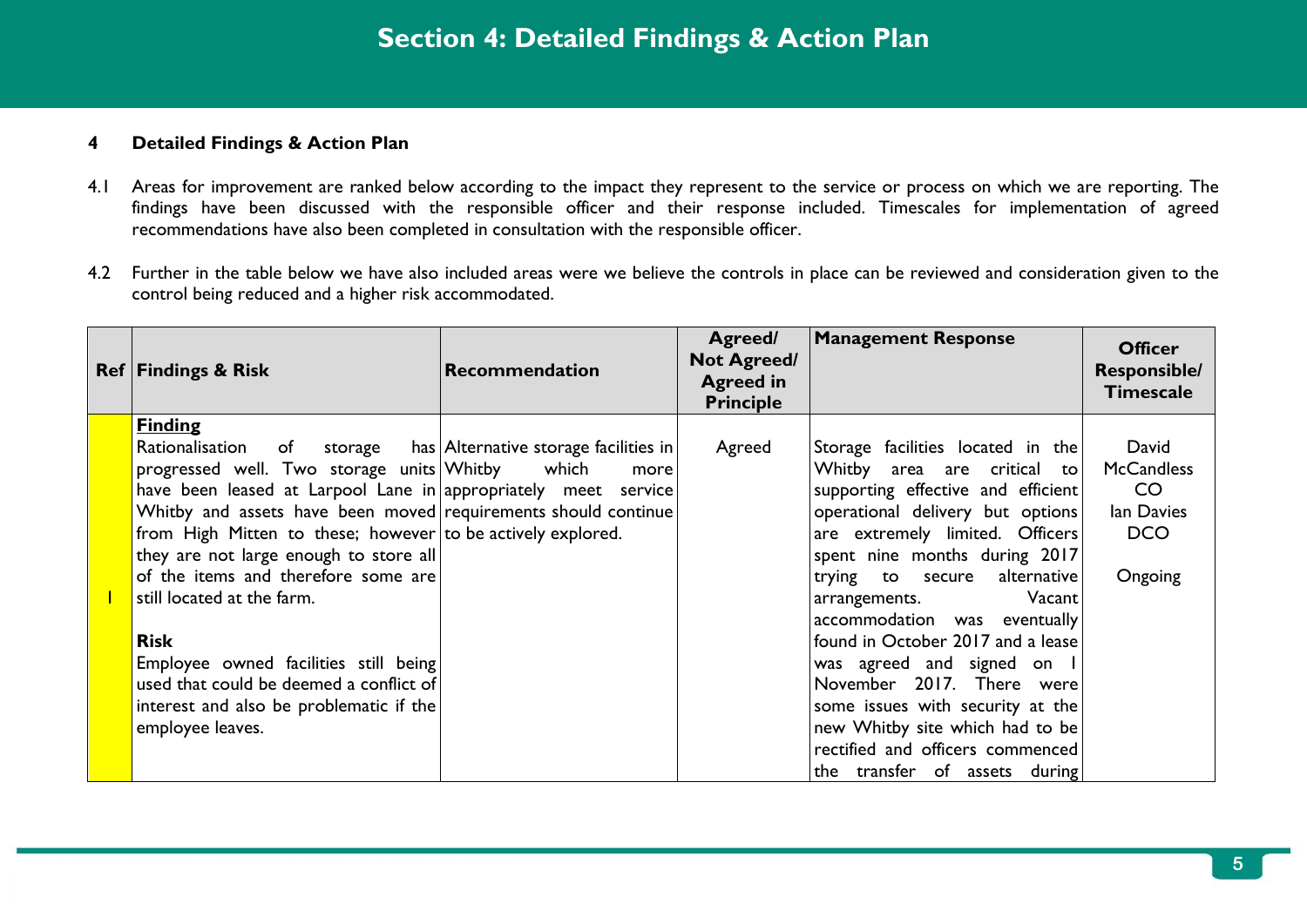|                         | <b>Ref   Findings &amp; Risk</b>                                                                                                                                                                                                                                                                                                           | Recommendation | Agreed/<br><b>Not Agreed/</b><br><b>Agreed in</b><br><b>Principle</b> | <b>Management Response</b>                                                                                                                                                                                                                                                                                                                                                                                                                                                                                                                                                                                                  | <b>Officer</b><br><b>Responsible/</b><br><b>Timescale</b>    |
|-------------------------|--------------------------------------------------------------------------------------------------------------------------------------------------------------------------------------------------------------------------------------------------------------------------------------------------------------------------------------------|----------------|-----------------------------------------------------------------------|-----------------------------------------------------------------------------------------------------------------------------------------------------------------------------------------------------------------------------------------------------------------------------------------------------------------------------------------------------------------------------------------------------------------------------------------------------------------------------------------------------------------------------------------------------------------------------------------------------------------------------|--------------------------------------------------------------|
|                         |                                                                                                                                                                                                                                                                                                                                            |                |                                                                       | December 2017. This involved the<br>transfer of some 15 years worth<br>of assets between the new<br>facilities at Larpool Lane in Whitby<br>and facilities at Carnaby, in<br>Bridlington East Yorkshire which<br>had not been fully completed at<br>the time the internal audit<br>commenced during March 2018.<br>As audit have recognised, storage<br>capacity remains under-resourced<br>and there are some very large<br>items such as trailers, gantries,<br>lifting equipment and gangways<br>which take significant space to<br>accommodate. Meanwhile active<br>searching continues to secure<br>better facilities. |                                                              |
| $\overline{\mathbf{2}}$ | <b>Finding</b><br>The inventories are in the process of $\mathsf{A}$ full review of the inventory<br>being updated in order to reflect the should be performed and<br>movement of the items to/from items not required should be<br>different storage locations.<br>There are no disposals noted on the<br>inventories, two large items of | disposed of.   | Agreed                                                                | As the transfer of equipment has<br>progressed officers have been<br>maintaining<br>and<br>updating<br>inventories and once complete a<br>full review will be carried out.<br>Under NEIFCA asset disposal 31 August 2018                                                                                                                                                                                                                                                                                                                                                                                                    | David<br><b>McCandless</b><br>CO<br>lan Davies<br><b>DCO</b> |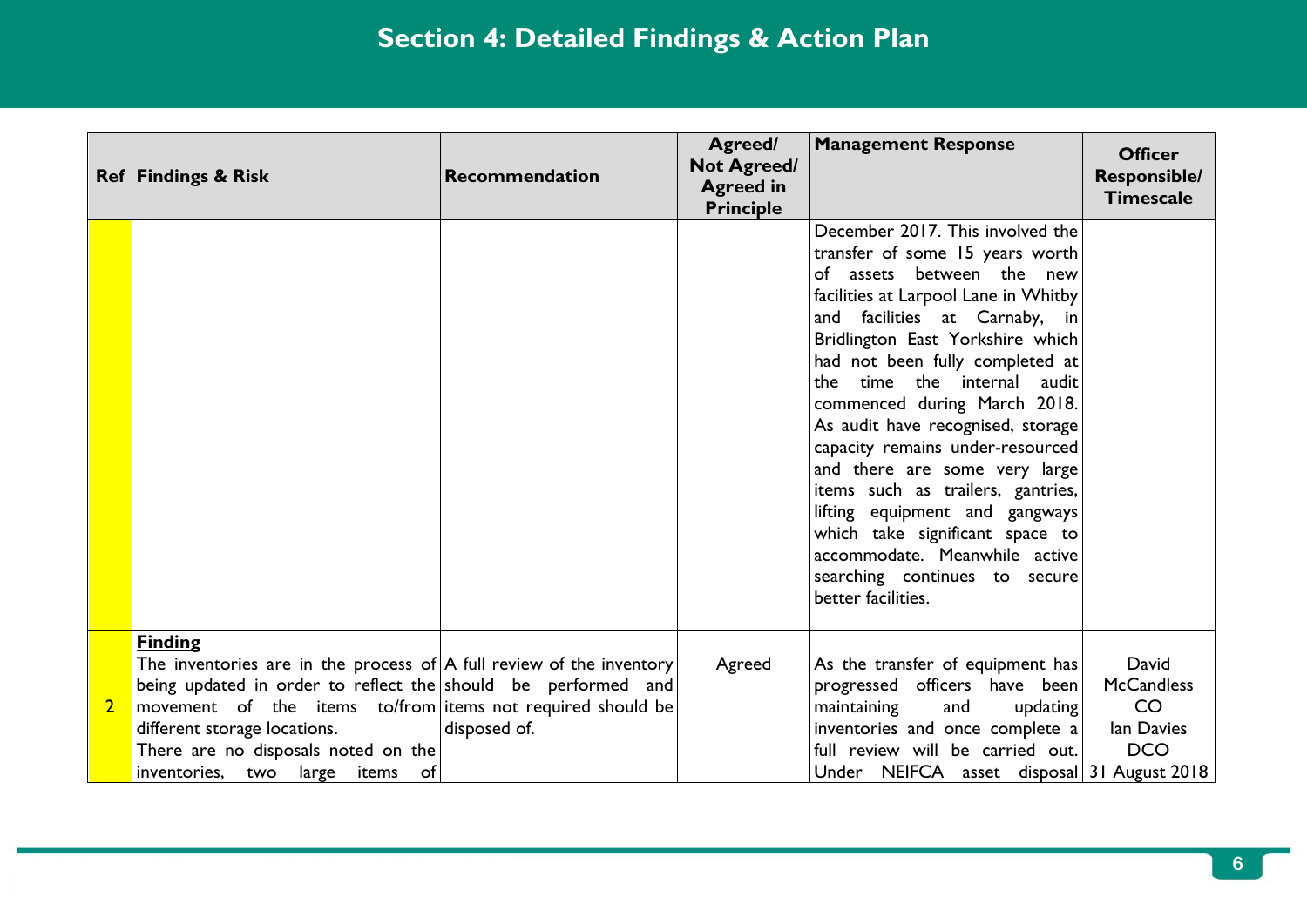|                         | <b>Ref Findings &amp; Risk</b>                                                                                                                                                                                                                                                                                                   | Recommendation                              | Agreed/<br><b>Not Agreed/</b><br><b>Agreed in</b><br><b>Principle</b> | <b>Management Response</b>                                                                                                                                                                                                                                                                                                                                                                                                                                                                           | <b>Officer</b><br><b>Responsible/</b><br><b>Timescale</b>                              |
|-------------------------|----------------------------------------------------------------------------------------------------------------------------------------------------------------------------------------------------------------------------------------------------------------------------------------------------------------------------------|---------------------------------------------|-----------------------------------------------------------------------|------------------------------------------------------------------------------------------------------------------------------------------------------------------------------------------------------------------------------------------------------------------------------------------------------------------------------------------------------------------------------------------------------------------------------------------------------------------------------------------------------|----------------------------------------------------------------------------------------|
|                         | equipment require disposing of:-<br>• Telehandler<br><b>ROV</b><br>$\bullet$<br>However it is not clear if all other<br>items have been reviewed.<br><b>Risk</b><br>Failure to manage the Authority's<br>assets.                                                                                                                 |                                             |                                                                       | policy members have already given<br>'in principle' agreement to dispose<br>of the telehandler which will be<br>completed once the transfer of<br>existing equipment has been<br>finalised.                                                                                                                                                                                                                                                                                                          |                                                                                        |
| $\overline{\mathbf{3}}$ | <b>Finding</b><br>All purchasing options are not fully Officers should ensure that<br>explored, particularly when funding value for money is always<br>training courses, overnight stays and sought, particularly as the<br>subsistence for the boat.<br><b>Risk</b><br>insufficient<br>overspends<br><b>Budget</b><br>reserves. | authority is funded using<br>public monies. | Agreed in<br>principle                                                | Significant care is always taken to<br>ensure best value is achieved<br>when funding training courses,<br>overnight stays and subsistence. It<br>is always carried out in full<br>compliance with all policies,<br>procedures, standing orders and<br>financial regulations. At times<br>there are real, positive team<br>benefits to working in a residential<br>environment rather than utilising<br>NEIFCA accommodation.<br>We use the nearest supermarket<br>to the boat to purchase stores for | lan Davies<br><b>DCO</b><br>Sarah Murray<br>Operation<br>Support<br>Manager<br>Ongoing |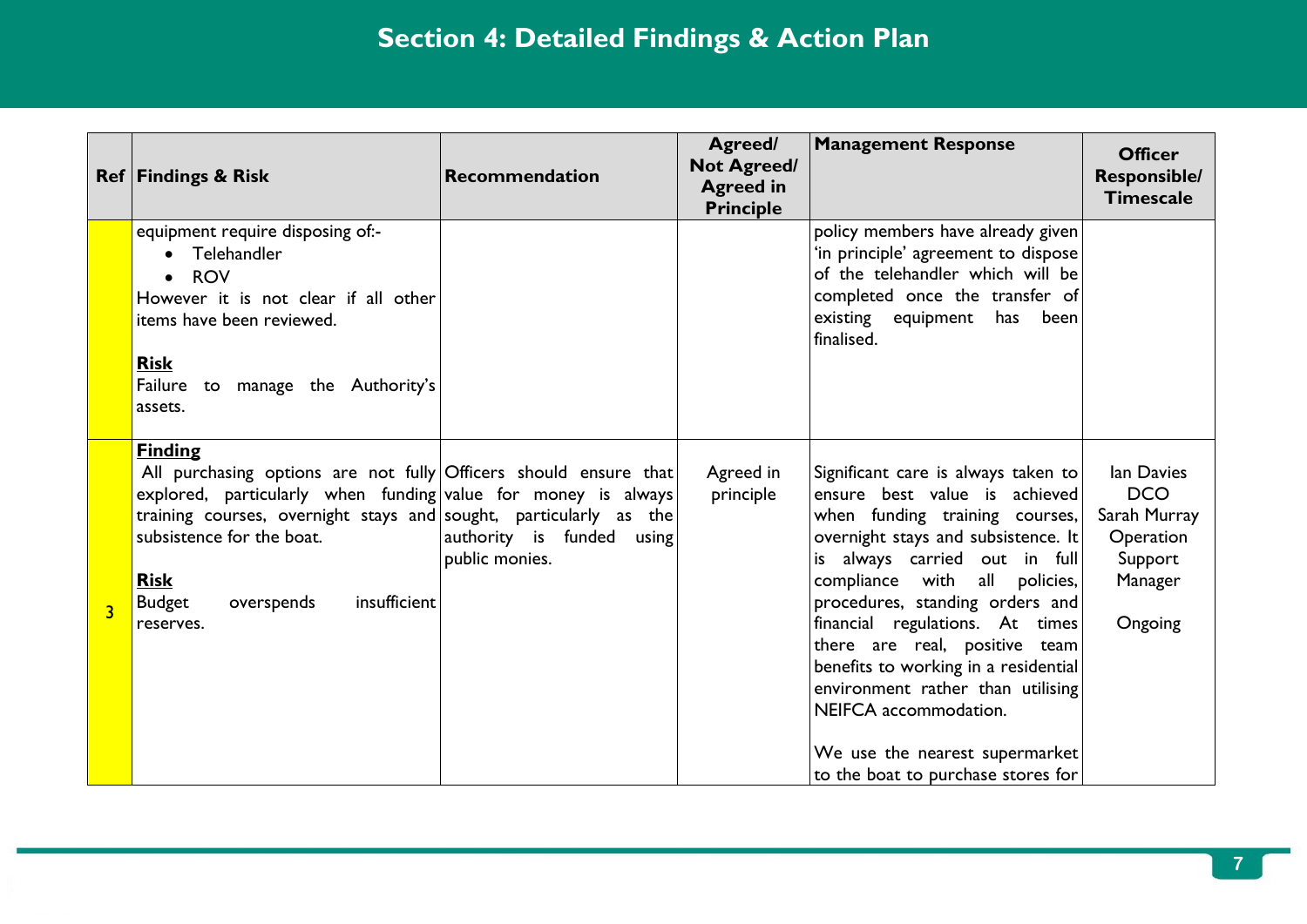|                | <b>Ref   Findings &amp; Risk</b>                                                                                                                                                                                                                                                                                                                                                                                              | Recommendation                                | Agreed/<br><b>Not Agreed/</b><br><b>Agreed in</b><br><b>Principle</b> | <b>Management Response</b>                                                                                           | <b>Officer</b><br><b>Responsible/</b><br><b>Timescale</b>                                   |
|----------------|-------------------------------------------------------------------------------------------------------------------------------------------------------------------------------------------------------------------------------------------------------------------------------------------------------------------------------------------------------------------------------------------------------------------------------|-----------------------------------------------|-----------------------------------------------------------------------|----------------------------------------------------------------------------------------------------------------------|---------------------------------------------------------------------------------------------|
|                |                                                                                                                                                                                                                                                                                                                                                                                                                               |                                               |                                                                       | which<br>the<br>vessel.<br>are<br>basic<br>provisions such as bread, butter<br>and milk.                             |                                                                                             |
| $\overline{4}$ | <b>Finding</b><br>Five laptops have been purchased this The new laptops should be<br>although they are to<br>year,<br>predominantly used for email and<br>therefore not purchased to contain<br>personal data, there is a risk that<br>personal data will be stored on them<br>(e.g. permit details) but they have not<br>had encryption software installed.<br><b>Risk</b><br>Lack of compliance with regulations<br>(GDPR). | be encrypted.                                 | Agreed                                                                | Laptops will be encrypted. These<br>are considered low risk due to the<br>limited nature of personal data<br>stored. | lan Davies<br><b>DCO</b><br>Sarah Murray<br>Operation<br>Support<br>Manager<br>31 July 2018 |
| 5              | <b>Finding</b><br>A discussion with the accountant $\text{As}$ recommended in the<br>revealed that VAT receipts are not previous audit report<br>always obtained for purchases, nor is Official VAT receipts should<br>VAT accurately accounted for on the be obtained for all purchases<br>purchase card logs.<br><b>Risk</b>                                                                                                | that contain VAT.<br>VAT should be accurately | Agreed                                                                | Requests for VAT receipts are<br>always made for every transaction.<br>This mainly relates to subsistence.           | Sarah Murray<br>Operation<br>Support<br>Manager<br>Ongoing                                  |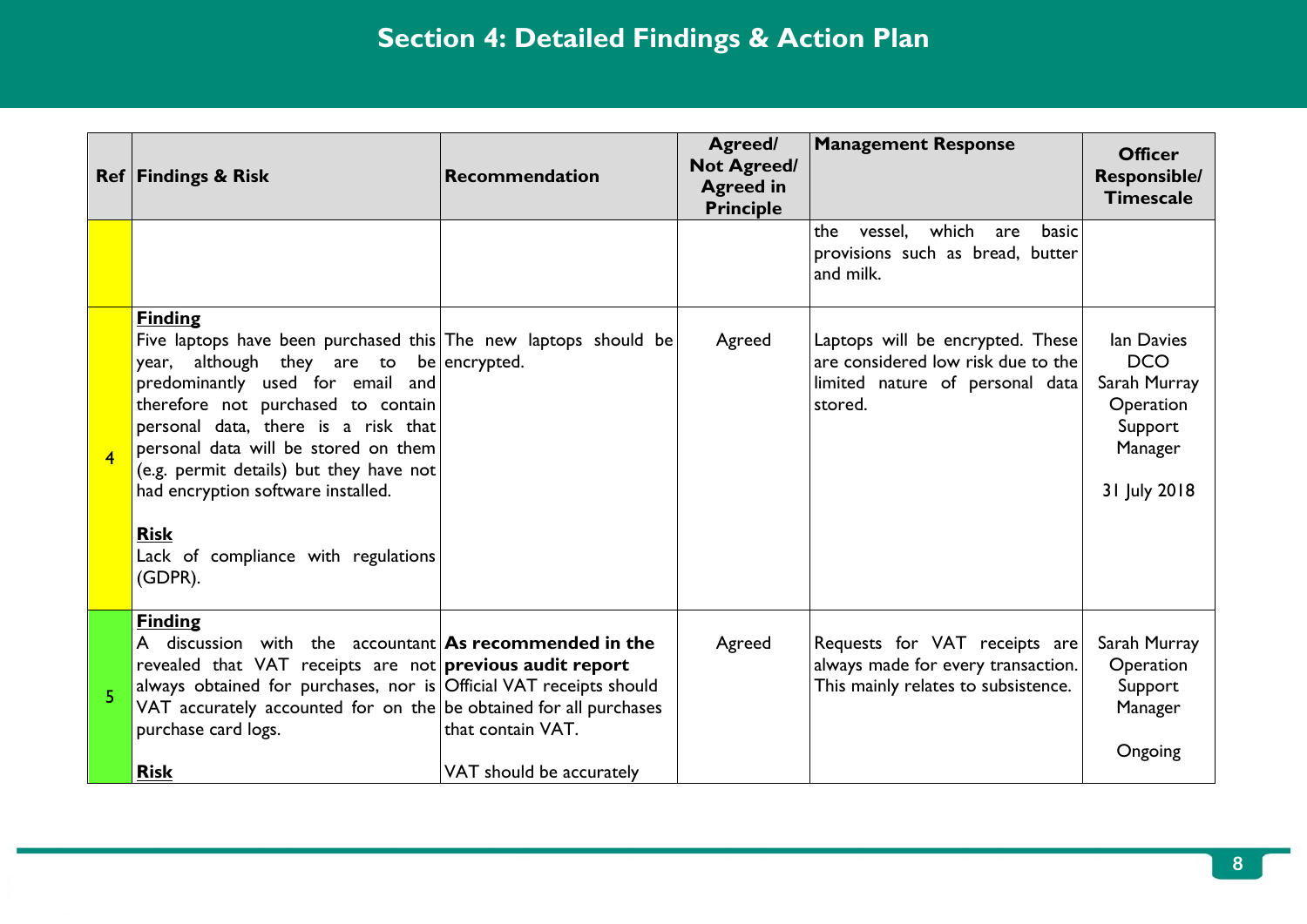| <b>Ref Findings &amp; Risk</b>                                                                                                                                                                                                                                                                                                                                                | Recommendation                                           | Agreed/<br><b>Not Agreed/</b><br><b>Agreed in</b><br><b>Principle</b> | <b>Management Response</b>                                                                                                                                                                                                                                                                                                                                                                                      | <b>Officer</b><br><b>Responsible/</b><br><b>Timescale</b> |
|-------------------------------------------------------------------------------------------------------------------------------------------------------------------------------------------------------------------------------------------------------------------------------------------------------------------------------------------------------------------------------|----------------------------------------------------------|-----------------------------------------------------------------------|-----------------------------------------------------------------------------------------------------------------------------------------------------------------------------------------------------------------------------------------------------------------------------------------------------------------------------------------------------------------------------------------------------------------|-----------------------------------------------------------|
| <b>Budget</b><br>spends,<br>over<br>reserves.                                                                                                                                                                                                                                                                                                                                 | insufficient recorded to ensure that it is<br>recovered. |                                                                       |                                                                                                                                                                                                                                                                                                                                                                                                                 |                                                           |
| <b>Finding</b><br>Purchase<br>card<br>recorded on an excel spreadsheet log. system be used to record and<br>However it is possible to use the authorise purchase card<br>online banking system to record the transactions.<br>transactions, attach the receipt and<br>authorise the transactions.<br><b>Risk</b><br>Lack of compliance with ERYC<br>purchase card procedures. | $transactions$ $are The purchase card on-line$           | Not agreed                                                            | Reconciliation through the online<br>banking system is time limited and<br>will not support the process for<br>NEIFCA. Detailed electronic<br>records of all transactions are<br>maintained and manually cross<br>referenced with both the on-line<br>system and supporting VAT<br>receipts. Management considers<br>that there are adequate 'checks<br>and balances' in place within the<br>current procedure. |                                                           |

The agreed actions may be subject to a follow up audit to establish whether they have been implemented.

Any queries regarding this report should be directed to Amanda Day.

Audit and governance would like to thank the management and staff for their assistance during this audit.